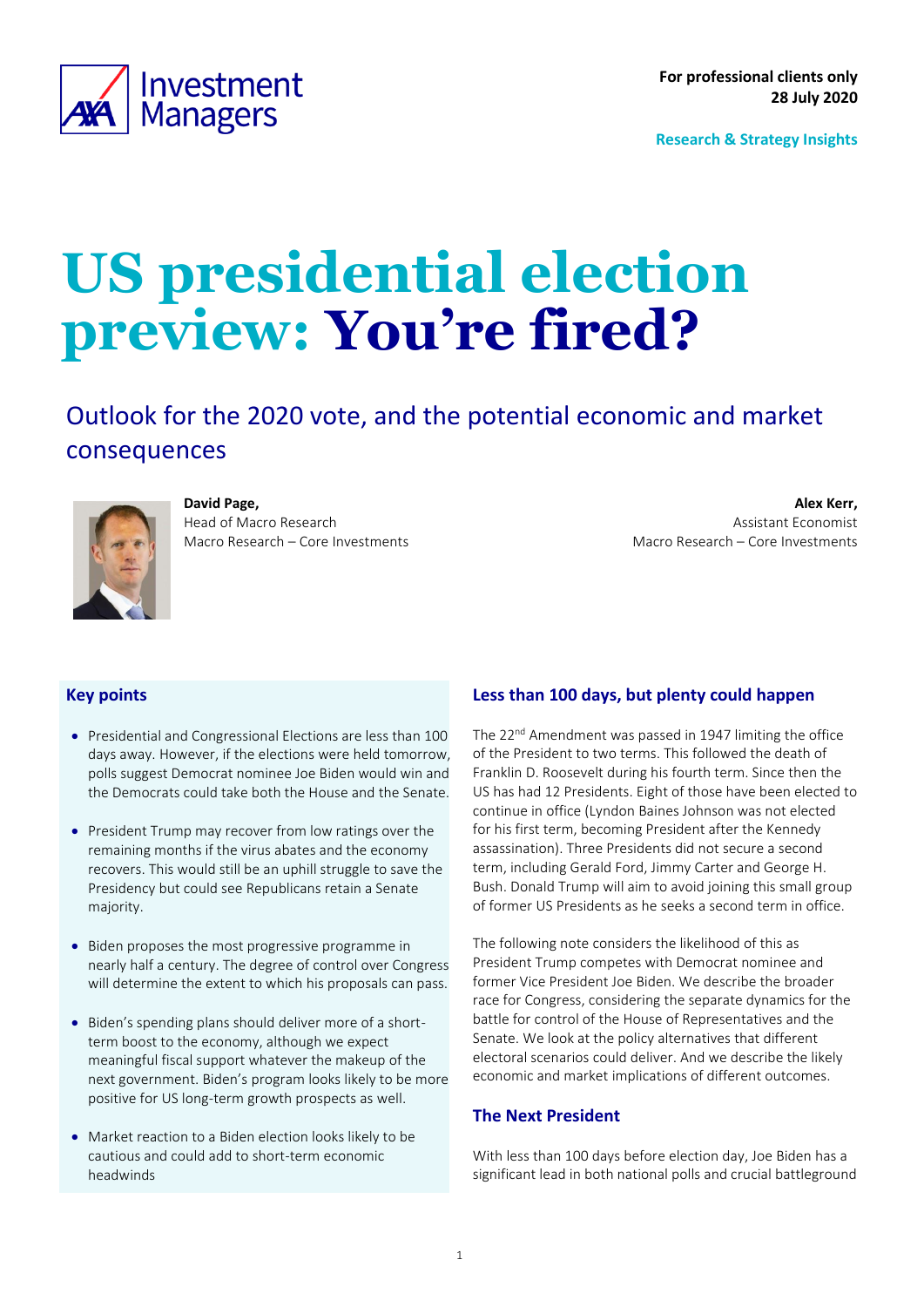states. Over the last month, Biden has maintained an average lead of 9 points over Trump. Two polls in July estimated this lead at 15 points, one of which was the ABC News/Washington Post poll – one of the most accurate pollsters near election day in 2016.

It is not just the size of Biden's lead that is impressive: Biden has recently topped the 50% mark in several polls, reducing the number of 'undecideds' that Trump could win. According to polling website 538, Biden is only the third candidate to break 50 points at this stage in the race. The other two were both incumbents: Richard Nixon in 1972 and Ronald Reagan in 1984, who both went on to win by a large popular vote margin of 23 and 18 points respectively. Although a similar result in November would be highly unlikely, current polls suggest the President has a lot of ground to recover.

<span id="page-1-0"></span>



*Source: 538, National Progress enter and AXA IM Research, July 2020*

Admittedly four years ago, Hillary Clinton held similar-sized leads over Trump and went on to lose. As [Exhibit 1](#page-1-0) demonstrates, Clinton/Trump polling was much more volatile, perhaps in part reflecting how much of an unknown quantity Donald Trump was at that time. However, Clinton faced other obstacles. In 2016 the Democrats had been in office for two terms and since the Second World War only once has a party won three successive Presidential elections: Reagan and Bush (1981-1993). Last time, Trump successfully positioned himself as the candidate for change and even many that disliked him believed he would be an improvement on the status quo. In CNN's 2016 exit poll, voters who had an unfavourable opinion of both Clinton and Trump (18% of the electorate), broke for the latter by 17 percentage points.

Presidential Elections have a rich history of swings in voting. In 1988, Dukakis led in national polls by almost 5 points in late June, but eventually lost by nearly 8 points. More recently, President George W. Bush was 8 points clear at a similar stage in 2000, yet eventually lost the popular vote (albeit winning the electoral college). Adding to this, current polling is conducted among registered voters. When only 'likely voters' are polled, Trump's deficit is marginally smaller.

Moreover, President Trump is now the incumbent and is currently overseeing multiple crises – health, economic and race relations. This has put significant downward pressure on his approval ratings – currently hovering above 40% –which are highly correlated with his national polling [\(Exhibit 2\)](#page-1-1). The coming months should see the US regain control over the virus, while the economy posts signs of rebound and unemployment falls further. These should all bolster the President's approval even if nothing else happens. There is also time for significant campaigning and of course inevitable unforeseen 'events'. That said, a warning for Trump is that he is unlikely to pick up as many votes from the disaffected this time. A recent poll suggested that only 13% now hold unfavourable opinions of both candidates – itself a positive development. Among those, Biden outperforms Trump by 29 points.

<span id="page-1-1"></span>



However, the President of the United States is not elected by a national popular vote. Instead they must win the electoral college vote. A candidate needs 270 of 538 electors, divided between states, to win. This is how President Trump won in 2016, despite losing the popular vote by 2.1%. Trump won in key marginal states, particularly in Rustbelt areas that have suffered industrial decline.

Although the electoral college system increases Trump's chances of re-election, even here his chances currently look low. Four years ago, Trump won 304 electoral votes, including taking Florida (29 electoral votes), Iowa (6), Michigan (16), Ohio (18), Pennsylvania (20), and Wisconsin (10) from the Democrats. However, current polling suggests he will lose Florida, Michigan, Pennsylvania and Wisconsin, worth 75 of the electoral votes he gained in 2016 [\(Exhibit 3\)](#page-1-2).

<span id="page-1-2"></span>



*Source: 538 and AXA IM Research, July 2020*

Weakness in key 2016 battlegrounds are just the start for the President. Current polling also suggests that Arizona, Georgia, North Carolina, and perhaps even Texas could be competitive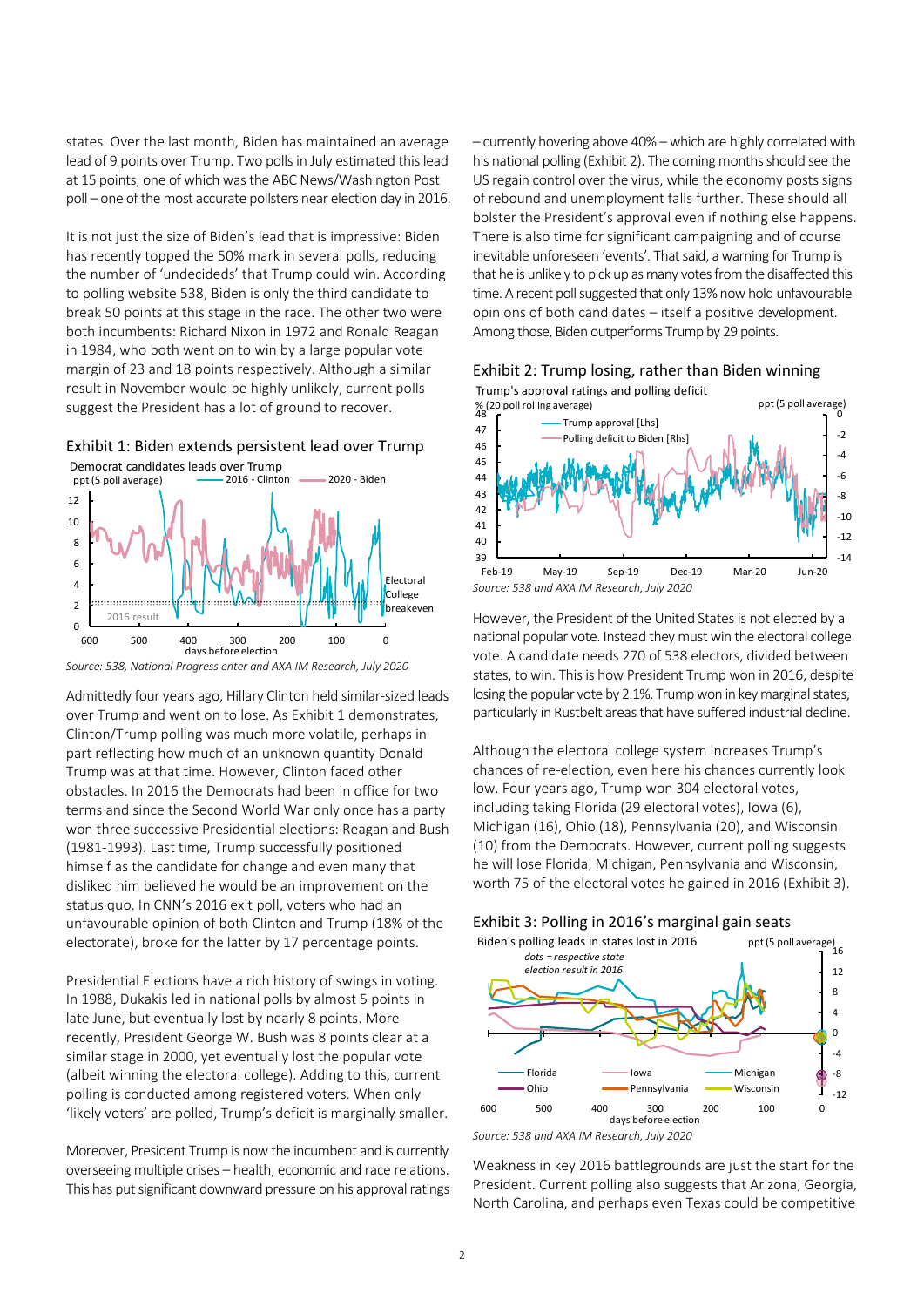this time. The average of the last six polls in Texas (23 June-12 July) has Biden up 0.2 points. This is within the margin of error, but Trump won here by almost 9 points four years ago – an indicator of the magnitude of the swing against him.

We track The Economist's forecasting model, which estimates a likelihood of the results in each state [\(Exhibit 4\)](#page-2-0). If Biden won all the states where the Economist estimates the probability of winning is greater than 60%, he would win the electoral college comfortably by 338-200 votes.

<span id="page-2-0"></span>Exhibit 4: Estimated probability of seat wins



State polling is of course related to national polling. Using elasticities that show how sensitive each state's polling is compared to the national environment estimated by 538, we show that President Trump would need Biden's national lead to fall back to 2.8 points from 9, in order to win the electoral college if the electorate were identical to 2016. In fact, the Center for American Progress estimates that white voters without a college degree – a demographic that voted heavily for Trump by 63% in 2016 – will fall by 2.3 points as a share of total voters from 2016. Applying these demographic changes, Biden's national lead would need to fall back to 2.3 points – only a little above Clinton's 2.1 – to lose the electoral vote. Although there is inevitably some margin of error in these estimates, the President clearly faces a huge challenge to be re-elected in November.

# **The race for Congress**

#### The House of Representatives

The House of Representatives is made up of 435 seats, each of which is contested every two years. The Democrats currently hold a majority in this chamber with 232 seats, while the Republicans hold 198 seats (the difference is made up with 1 Libertarian and 4 vacant seats). With a swing in national mood towards Biden's Democratic Party we might expect if anything a larger majority. Current polling by the Cook Report suggests that Democrats have a 221 to 189 lead over the Republicans with 25 seats too-close-tocall (pollster 270towin has the numbers at 223-193 and 19). This suggests that Democrats are currently on track to retain their majority in the House and may even extend it if a national swing in the polls sees more than half of the unattributed seats falling in favour of the Democrats.

#### The Senate

The race for the Senate is more convoluted. The Senate is currently split 53 seats for the Republicans and 45 seats for the Democrats (although two independents caucus with the Democrats). In the Senate, each seat is contested only every six years. This means that in any Presidential/mid-term election one-third of the seats are up for grabs. This time around there are 35 seats up for election in the Senate, with two special elections following the death of Arizona Senator John McCain (R) and the resignation of Georgia Senator Johnny Isakson (R).

Of the 35 seats up for election this time, 23 are currently held by Republicans and 12 by Democrats. This provides Democrats with an advantage with fewer of their seats contested. However, within this 35, most are considered safe for both parties. Currently only around 12 races are considered competitive – with polling suggesting a margin of 10% or less.

According to 270towin, current polls suggest that, in seats that poll with confidence, the Democrats should gain 1 seat and the Republicans lose 7, taking the parties to 46 a piece – the remaining 6 are seats that are considered too close to call. An even split in those seats would give the Democrats an effective majority once the independent seats are accounted for (49 plus 2). However, the Democrats look likely to lose the Alabama seat they gained in 2017, and independent forecasters (including Sabato and the Cook Report) suggest a split of 44 Democrats and 49 Republicans with only 5 seats too-close-to-call, something that would see the Republicans retain the majority if evenly split. Either way the race for the Senate appears finely balanced for now.

<span id="page-2-1"></span>Exhibit 5: Polling for Senate related to Presidential polls Spread of senate forecasts compared to national polls



*Source: 538, 270towin, Daily Kos, Real Clear Politics, Sabato and AXA IM Research, July 2020*

The races for the Presidency and for Congress are not independent events. Part of the reason Democrat polling suggests they are close to taking the Senate is that Biden is doing well and the national environment is favourable to the Democrats. If that persists, Democrats have a good chance of taking the Senate. However, a Trump/Republican revival would see the chances of this fade[. Exhibit 5](#page-2-1) illustrates that polling for Senate seats is positively correlated with the national polling for the Presidency. However, even this truth is subject to qualification and we note that a couple of states (for example Alabama and Kentucky)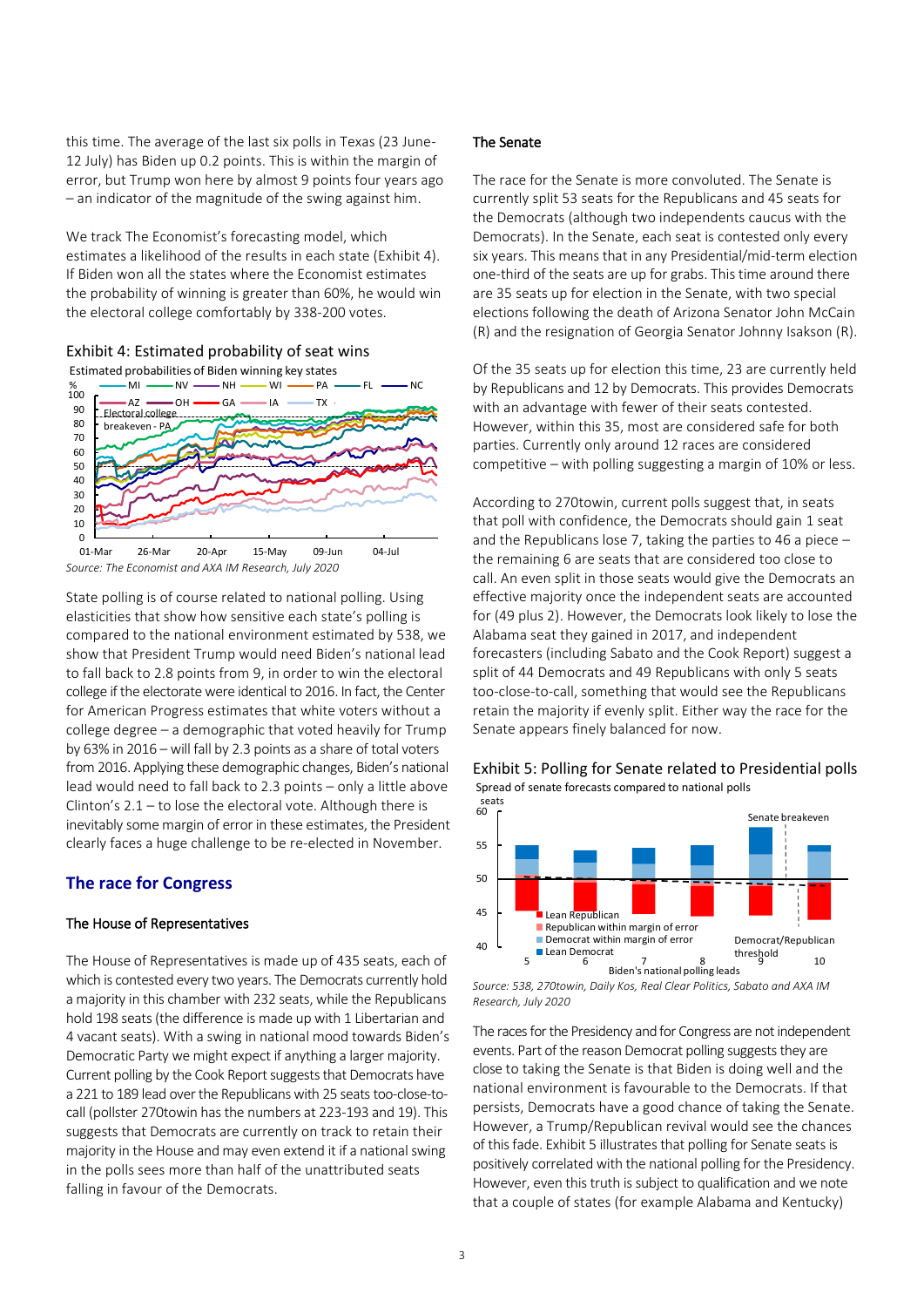show stronger support for the Republican incumbent as Biden does better in national polls – "rallying the base".

The Senate race looks too close to call at this stage. A last-minute narrowing of the polls could see the Senate retain its Republican majority, but if Biden continues to do well in the coming months, the Democrats could yet snatch a clean sweep. However, it is important to make the distinction between a Senate majority and a super-majority. US legislation requires a super-majority (60 or above) to avoid a filibuster – a longstanding defining feature of the Senate that allows Senators to block the passage of a bill by debating at length or introducing other procedural measures. Polls suggest no chance of either party achieving a super-majority. This will mean the reconciliation process – the process that President Barack Obama used to pass the Affordable Care Act and President Trump used to pass the Tax Cut and Jobs Act 2017 (TCJA) – will again be used, bringing with it its own restrictions for the implementation of legislation.

# **Policy implications**

#### Biden's proposals

It is incumbent on the challenger to set out their policy agenda as an alternative to the current government. Joe Biden has set out what we believe to be a clear and ambitious manifesto. While this is more moderate than proposed by several opponents in the Democrat Primaries, it still appears the most progressive programme proposed by a Presidential candidate since Lyndon Baines Johnson's campaign in 1964.

The Biden agenda includes a bold proposal to raise around \$4tn (around 15.5% of GDP) in revenues over the coming decade. However, this revenue-raising plan would aim to finance \$1.3tn (5.1%) in infrastructure spending, \$1.7tn (6.7%) in climate change investments, \$750bn (2.9%) in healthcare reforms and invest \$640bn (2.5%) in housing, as well as raising the minimum wage and forgiving student debt. Biden's spending programme is relatively detailed and its outlook has been refreshed in recent speeches. These include:

Infrastructure spending (\$1.3tn over 10 years), to include

- \$400bn on clean energy research and innovation
- \$100bn to modernise schools
- \$50bn roads, bridges and highways
- \$20bn rural broadband

 $\overline{a}$ 

\$10bn transit projects for high-poverty areas

Climate Change (\$1.7tn over 10 years), to target

- Leveraging funding from additional partners targeting \$5tn
- Net-zero emissions no later than 2050

Rejoin the Paris Accord

#### Healthcare

- To insure 97% of Americans, projected cost \$750bn over decade
- Lower the eligibility age of Medicare to 60 from 65
- Reduce limit on cost of coverage to 8.5%
- Eliminate 400% tax credit eligibility

Biden plans a number of tax measures including a rise in the top-rate federal income tax to 39.6% from 37%, an increase in social security tax on earnings above \$400k and to impose the standard income-tax rate for capital gains and dividends for those earning in excess of \$1mn. Biden also plans to raise taxes on corporate America, aiming to increase the corporate tax rate to 28% from 21%; to double the tax on profits of foreign subsidiaries by raising the Global Intangible Low Tax Income (GILTI) rate to 21%; and to introduce an Alternative Minimum Tax based on 15% of book income. The Tax Policy Centre<sup>1</sup> estimates that this would raise around \$4tn over the coming decade, with meaningful distributional effects. Some 93% of the increases are estimated to fall on the top 20% of earners, 74% from the top 1% and 46% from the top 0.1%. These groups would face a 5.7%, 17.0% and 23.4% respective reduction in after-tax income. The American Enterprise Institute<sup>2</sup> comes to a similar \$3.8tn expectation.

Biden has also pledged a number of labour market measures. A key initiative will be to raise the Federal minimum wage to \$15/hour (from \$7.25), to scrap the tipped-minimum wage (\$2.15) and to extend coverage to farm and social care workers that are currently excluded<sup>3</sup>. Biden also plans to reform temporary visa programs, increase employmentbased green cards and boost short-time work programs.

Coronavirus has shifted the economic landscape dramatically since Biden first proposed this manifesto. Moreover, there is no commitment to a timeline for these plans. As we have seen with previous presidencies, even priorities can take time to pass into legislation – the TCJA was not passed until December 2017. With the impact of the pandemic on the US economy, we fully expect fiscal policy to remain supportive at least through 2021 and this may impact the sequencing of implementation, with spending measures perhaps being enacted before financing measures to ensure expansionary fiscal policy.

More broadly there is uncertainty as to what a Biden Presidency would mean in terms of globalisation. Biden has committed to \$400bn of procurement investment in US-made products in the first four years. This suggests that "America first" nationalism is not a partisan development. Insofar as these investments would not otherwise have been made, this

<sup>1</sup> Mermin, G.B., Khitatrakun, S., Lu, C., Matheson, T., and Rohaly, J. "An Analysis of Former Vice President Biden's Tax Proposals", Tax Policy Center, 5 March 2020. <sup>2</sup> Pomerleau, K, DeBacker, J and Evans, R.W., "An Analysis of Joe Biden's Tax Proposals", American Enterprise Institute, June 2020.

<sup>&</sup>lt;sup>3</sup> Analysis is split to the impact of a rise in the minimum wage, with consensus that it would lift many US households out of poverty – CBO estimates 1.3mn – but more uncertainty as to any impact on unemployment, CBO suggesting a 1.3mnæ increase in jobless, while Berkley University research has suggested a negligible effect.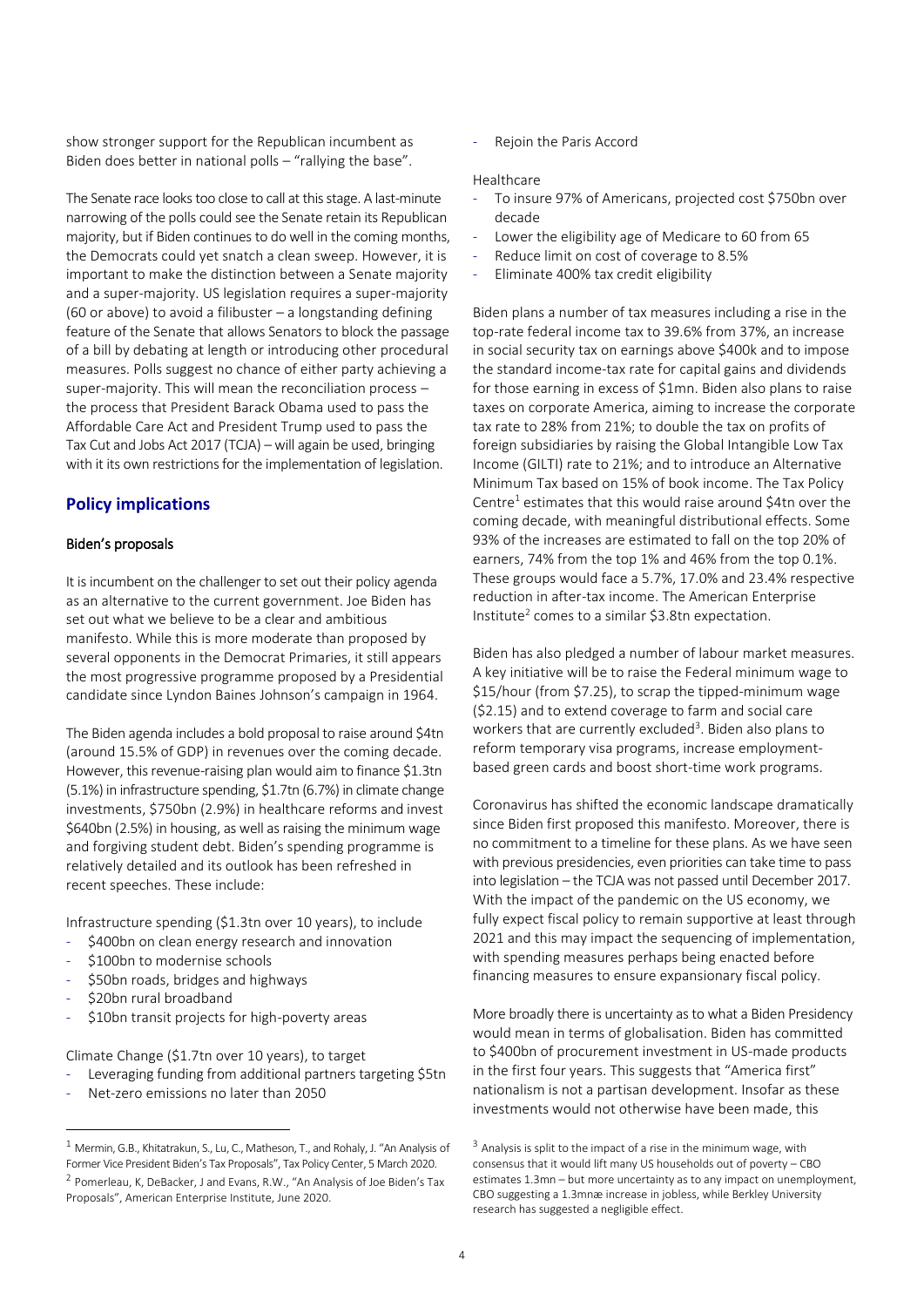suggests an increase in costs to domestic purchasers, or a reduction in quality. However, a McKinsey study suggested that these sort of polices could create an additional 2m manufacturing jobs and add around 2½% to GDP by 2025.

Biden is also unlikely to immediately end hostilities with China, not least as the American public are committed to addressing issues with China, leaving little room for political manoeuvre. With tensions around the South China Sea, Hong Kong Security Law, human rights for Chinese Uighurs, and ongoing trade disputes (including intellectual property theft and forced technology transfer) it will be difficult for any US leader to de-escalate issues with China in the immediate future. However, Biden, like President Obama before him, has committed to a more multilateral approach, which could reinforce international trade laws and reduce ineffective grandstanding confrontations. This may include a more active re-engagement with the World Trade Organisation (WTO).

#### Trump's Second Term

By comparison, it is challenging for the incumbent to propose a new set of policy goals amid the daily process of governing, and particularly in the grip of a national crisis. But it is certainly less obvious what the policy priorities would be for President Trump in a second term. The President was asked exactly this question on the sympathetic Fox News Channel. The extract below provides the opening of his answer. It did not provide any clarity on what the priorities would be.

*"Well, one of the things that will be really great, you know, the word experience is still good. I always say talent is more important than experience. I've always said that. But the word experience is a very important word. It's a very important meaning. I never did this before* – *I never slept over in Washington. I was in Washington I think 17 times, all of a sudden, I'm the President of the United States. You know the story, I'm riding down Pennsylvania Avenue with our first lady and I say, 'This is great.' But I didn't know very many people in Washington, it wasn't my thing. I was from Manhattan, from New York. Now I know everybody."*

President Trump, 26 June 2020

Other policy statements have provided some insight into areas that the administration might pursue in a second term. The State of the Union address had hinted at some areas of forward-looking policy

- Education
- Healthcare reform
- Infrastructure spend, including high-speed internet
- Immigration controls
- Artemis Moon and Mars mission

Since January, the President has suggested a "very big" middle-class tax cut for 2021 – although a proposed deadline for further detail has passed. He told CNBC that he would "take a look at" social security. And he talked about a "fantastic"

plan for healthcare. More concretely, the President's Fiscal 2021 Budget in March proposed more than \$2tn in spending cuts over the next decade. However, the onset of the global pandemic has hijacked policy since and may explain why more detailed policy prescriptions have not emerged.

Much has changed since the onset of coronavirus. As described above, the pandemic creates incentives for a Republican government to lead with additional fiscal stimulus. This would likely arrive in the form of another payroll tax cut programme – as currently championed by White House Chief Economic Advisor Larry Kudlow. We would also expect further jobs-related immigration restrictions, additional disengagement with multi-lateral institutions, support for the traditional energy sector and an infrastructure programme.

Beyond these specific policy initiatives, we would also expect a second-term Trump Presidency to follow along similar lines as seen in the first. Confrontation with China would likely grow, with none of the areas of tension resolved in the first term. The administration's refusal to engage on a multilateral front has resulted in several bilateral clashes. These look likely to expand to include clashes with traditional allies in Europe over issues such as digital taxation and climate change. These issues look likely to continue the reversal of globalisation – certainly for US producers – and increase market uncertainty.

# **The Economic Impact**

Before we consider the impact that different electoral outcomes could deliver, we stress the unusual nature of this election. Although elections have been held in the depths of economic crises before (most recently Obama in 2008), this is the most profound shock and carries the highest uncertainty since the Second World War. As such, circumstances are likely to dominate policy next year – the US is likely to require accommodative fiscal policy regardless of the election result.

Moreover, the economic impact of the election will not only depend upon the Presidential election, but on Congressional elections. We argue that a unified government (President, Senate and House all from the same party) has more chance of passing legislation than a mixed government – and a super-majority government, which we argue is unlikely, even more so. While not the total universe of potential outcomes, we consider three scenarios

- Biden President, United Congress
- Biden President, Mixed Congress
- Trump President, Mixed Congress

A united government led by Biden would look to enact his progressive manifesto. Even the restrictions of reconciliation – principally that measures need to be budget neutral over a 10-year horizon – allow significant flexibility, as illustrated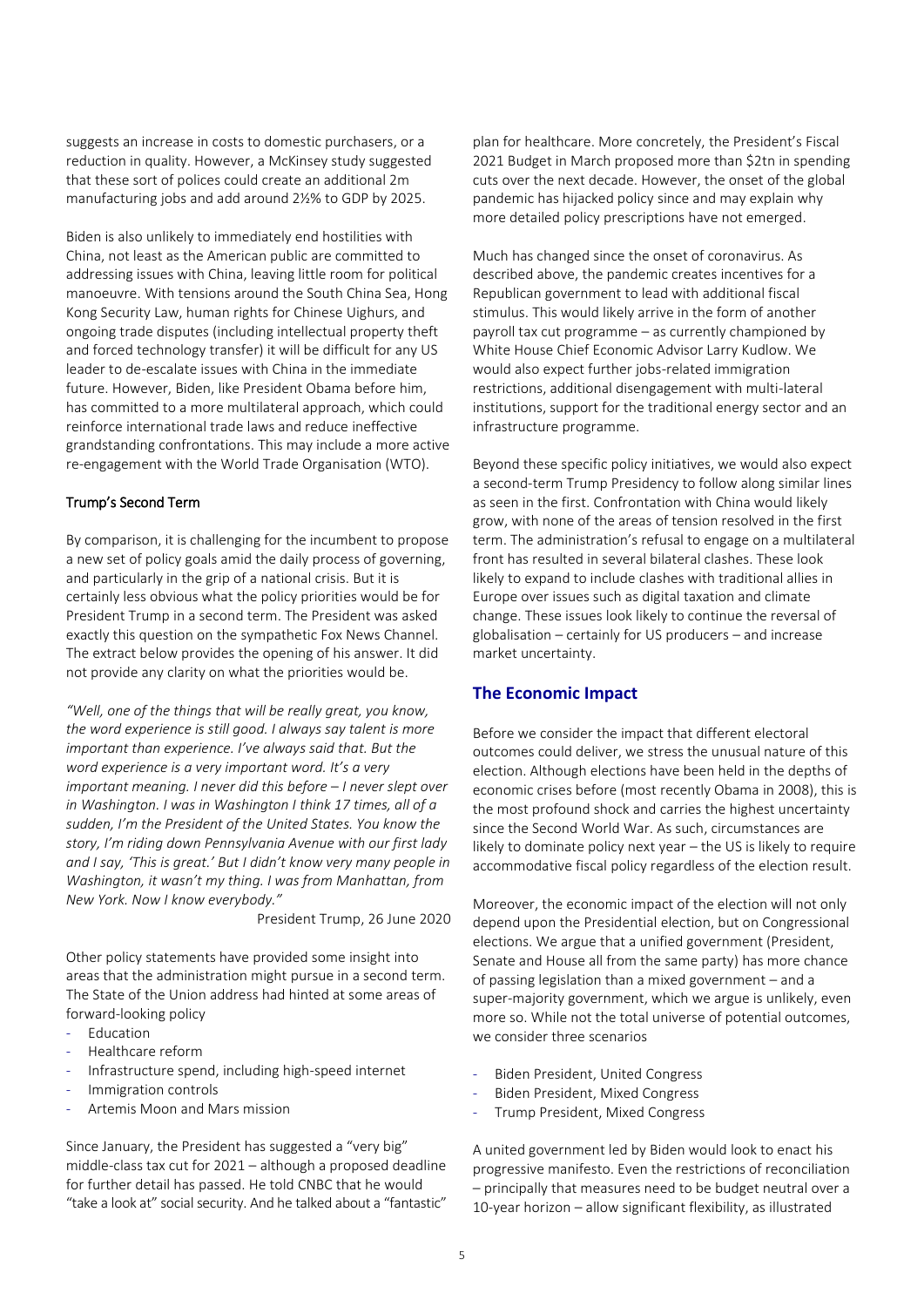with the TCJA. By contrast, a mixed government is likely to deliver less support for economic activity than a unified government, although we would still expect some discretionary fiscal stimulus. Such stimulus would likely be constrained to areas that both parties could agree on – delaying stimulus while compromise is sought and restricting it to certain areas, likely including infrastructure spending.

An expectation that a mixed government would deliver less overall stimulus also has implications for Federal Reserve (Fed) monetary policy. This is likely to have to remain more accommodative for longer – at the margin extending the period for which we would expect active balance sheet expansion and delaying any prospect of higher interest rates.

We argue that a Democrat-led stimulus is likely to focus more on spending measures than tax cuts and that this will be a more effective boost to activity in the short term. Admittedly a Republican tax cut now, when many US households are income-constrained and with ample economic spare capacity, would likely have a much more positive economic impact than in 2018 – the fiscal multiplier should be higher. Looking at Congressional Budget Office (CBO)<sup>4</sup> and Fed<sup>5</sup> discussions of the fiscal multiplier: the multiplier is likely to be higher for spending increases than for tax cuts. The CBO estimates a multiplier range of 0.5-2.5% for Federal government spending and 0.4-2.1% for transfers to individuals, but 0.3-1.5% for a two-year tax cut to lower- and middle-income individuals and a smaller 0.1-0.6% for higherincome recipients. This suggests that a spending-backed fiscal stimulus will be more effective in lifting economic activity, particularly as spending is likely to benefit lower income households with higher marginal propensities to consume.

This election is also likely to raise longer-term issues for the US economy. Biden's push towards public investment will shift the balance of public and private investment in the US. Over the longer term we consider private investment to be more efficient – to generate higher levels of societal welfare – than public investment. However, we acknowledge key issues that change the balance of those arguments right now. First, at this point in the economic cycle private investment is likely to be deterred by elevated short-term uncertainty – requiring public investment to fill the gap as fiscal stimulus. Second, private investment delivers an inadequate provision of public goods – this is very much the case for climatechange-related investment, but also addresses issues surrounding education, healthcare and policing. Third, the Biden programme looks to address inequality. Although levels of inequality include some aspect of political choice and preference, there is growing economic evidence identifying inequality itself as a headwind to economic growth. Biden's

 $\overline{a}$ 

progressive manifesto aims to reduce inequality, which could also prove a longer-term support to growth. We believe that these longer-term spending priorities, including infrastructure, are likely to be net positive despite the significant tax revenue raise scheduled over the same period.

Finally, we do not believe that President Trump's unilateral policies on trade have reached a beneficial conclusion for the US. The Phase One trade deal is not delivering a meaningful boost to US exports in part because of the impact of the pandemic. Meanwhile average tariffs in the US have increased significantly, with most evidence suggesting the cost of these tariffs has been borne by US producers and consumers, not foreign exporters<sup>67</sup>. Insofar as Biden promises a more multilateral approach to addressing ongoing breaches of international trade law for China and other US trade partners, we think this will provide a more effective route of recourse without tightening financial conditions.

Qualitatively, we consider a scenario where Biden is President over a unified Democrat Congress as providing the most effective boost to short- and long-run US growth prospects. We see Biden presiding over a mixed Congress as less stimulative, although we expect Congress to still provide short-term fiscal stimulus. We envisage a second term for President Trump with a mixed Congress as providing the least positive impact for the US economy. Again, we would expect Congress to provide fiscal stimulus to support short-term prospects, which may also be bolstered by more favourable financial conditions (see below), but we are more concerned about long-term prospects in this scenario. A fuller, more quantitative assessment is difficult before election results and precise policy proposals.

# **The Market Impact**

The market reaction to the 2016 Presidential Election was swift. Following a speech from new President Trump that soothed concerns regarding protectionism, markets began to consider tax cuts and deregulation. The S&P index rose by over 2% after a day, just under 4% after a week and by just under 9% by the end of the year. By contrast, the S&P fell by of 14% (25% at worst) in the weeks after the election of President Obama in 2008.

While we fully acknowledge that a range of policies would have different impacts on specific sectors, we are aware of considerable concern that a Biden win could see a broadbased adverse reaction, largely in anticipation of plans to increase personal and corporate taxation and to lean against the de-regulation of the past four years.

<sup>4</sup> Whalen, C.J. and Reichling, F., "The Fiscal multiplier and Economic Policy Analysis in the United States", CBO, Feb 2015.

<sup>5</sup> Wilson, D.J., "The COVID-19 Fiscal Multiplier: Lessons from the Great Recession", FRBSF, May 2020.

<sup>6</sup> Flaaen, A., and Pierce, J., "Disentangling the Effects of the 2018-2019 Tariffs on a Globally Connected U.S. Manufacturing Sector", FRB, Dec 2019. <sup>7</sup> Amiti, M., Redding, S.J. and Weinstein, D.E., "The Impact of the 2018 Tariffs on Prices and Welfare", The Journal of Economic Perspectives, Fall 2019.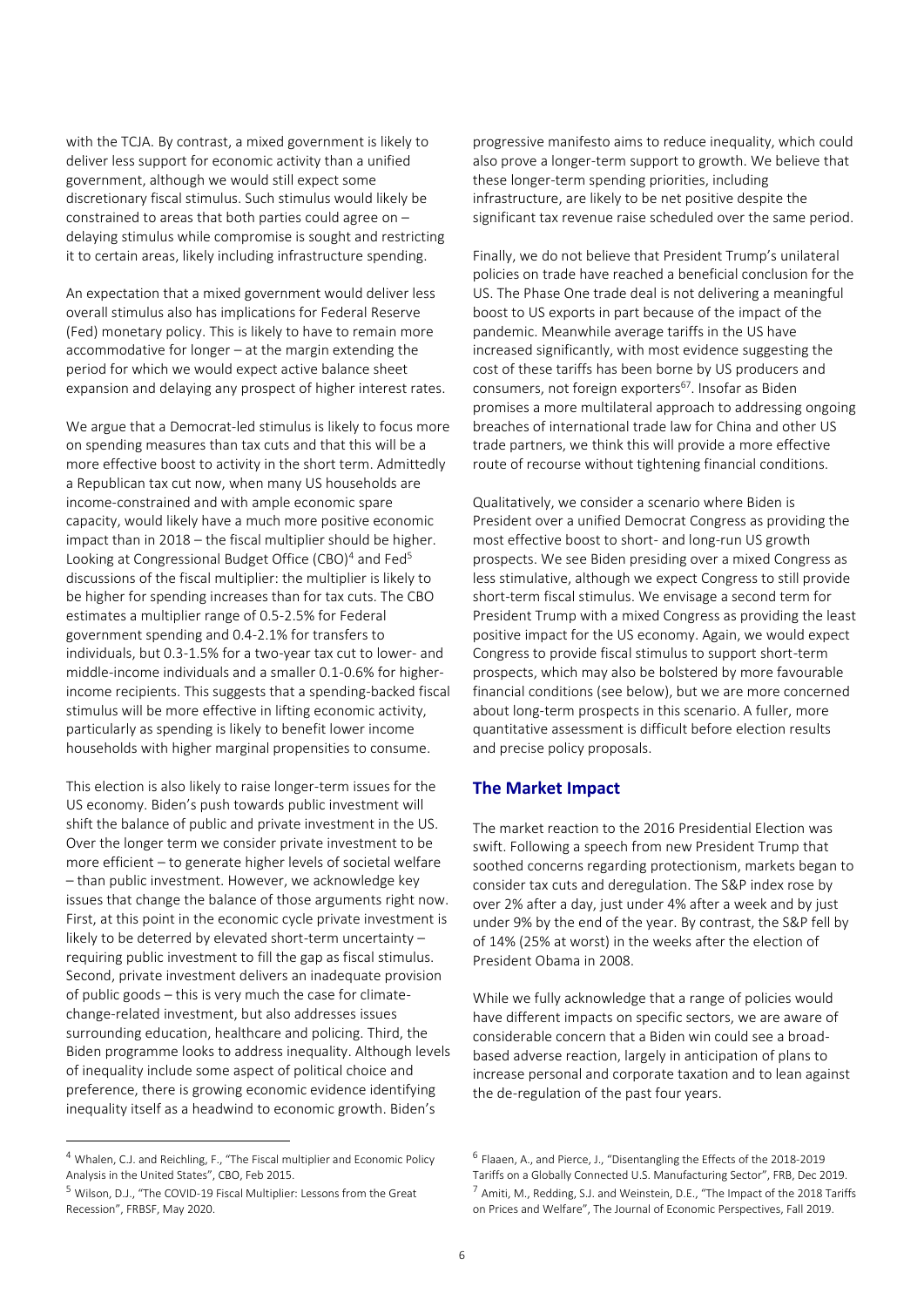Current market discussions that a Biden administration may not deliver on a pledge to raise corporate taxes to 28% suggest scope for disappointment if these pledges are fulfilled. The introduction of an alternative minimum tax based on book income may also impact earnings volatility, as well as leading some companies to pay higher taxes. Moreover, the increase in the international (GILTI) tax to 21% may have particular resonance for the tech sector. Finally, markets may fear further regulation. Biden has in the past not ruled out the break-up of Facebook, questioning the outlook for the tech giants that currently make up around one quarter of the S&P.

The potential Democrat administration appears prepared to boost the economy as a whole while looking to rebalance the benefits between corporate and household sectors. This is something that looks set to weigh on markets. However, several arguments could mitigate this.

First, although the choice of government is important, the progress of the US economy as it recovers from the coronavirus shock should dominate the market outlook. Our outlook for ongoing fiscal support, whatever the form of government, should continue to underpin markets.

Second, our analysis suggests that longer-term growth prospects will be better served under a Biden presidency. Ultimately this stronger economic outlook should underpin US corporate fundamentals, including stronger earnings growth and profits.

Third, markets should already price the likelihood, certainly the decent possibility of a Biden Presidency. Again, while we argue that there are more dominant themes prevailing, it would not make sense for markets to see the likelihood of a Biden win for months in advance only to correct after his election in three months' time. However, the corollary of this argument is that financial markets may increasingly adjust to a rising expected outcome as the election draws ever closer and current polling has less time to change.

As such we believe a Biden Presidency would be met with an initially cautious response from markets. However, as with the economic impact, the split of Congress, not just the outcome of the Presidential race will be important for markets. They may also be concerned that a split Congress would deliver less stimulus than a unified one. But they might take solace that a split Congress would curtail the implementation of either policy agenda.

# **Unconventional outcomes**

With President Trump being an unconventional President and this election taking place against a backdrop of a global pandemic, it threatens to be an unconventional vote. We therefore conclude with some brief thoughts about the possibility of unconventional outcomes.

In a recent CNBC interview, President Trump refused to answer whether he would "accept the results of the 2020 election". He replied "it depends". The President went on to assert that "mail-in voting is going to rig the election". Mail-in voting is being extended in some states to mitigate the risks of coronavirus. But mail-in voting adds to broader concerns about voter suppression, abuses in disqualifying voters and counting votes. This list of concerns raises the risk not only of a delay to the election results (mail-in voting could add up to a week before final numbers are declared), but also legal proceedings. Biden recently added to this concern by announcing that he had gathered a group of 600 lawyers ahead of the election. This brings back memories of the 2000 Bush-Gore election, which was ultimately resolved by a Supreme Court decision on 12 December, only just in time for the 18 December Electoral College meeting and 6 January Congressional approval. A protracted legal battle could mean that votes were still contested or disqualified by 14 December when the Electoral College is scheduled to meet this year.

The US Constitution sets out the process to be followed if neither candidate has achieved a majority of 270 electoral votes by the time the Electoral College meets. In this instance the House of Representatives selects the President and the Senate the Vice President. However, each state only casts a single vote. As things stand, despite Democrats holding a majority of seats in the House, Republicans hold a majority of the House delegation in each state (26 out of 50): Republicans would thus choose the President. But this is close, and a handful of seats could flip Democrat control to a majority of States, leading to Democrats choosing the President. Even the Constitution is silent on what happens if the House is split 25 for each party.

Against a backdrop of elevated uncertainty, a protracted election outcome would add to business and market uncertainty alike, not to mention bipartisan rancour. This is one outcome we can universally hope to avoid.